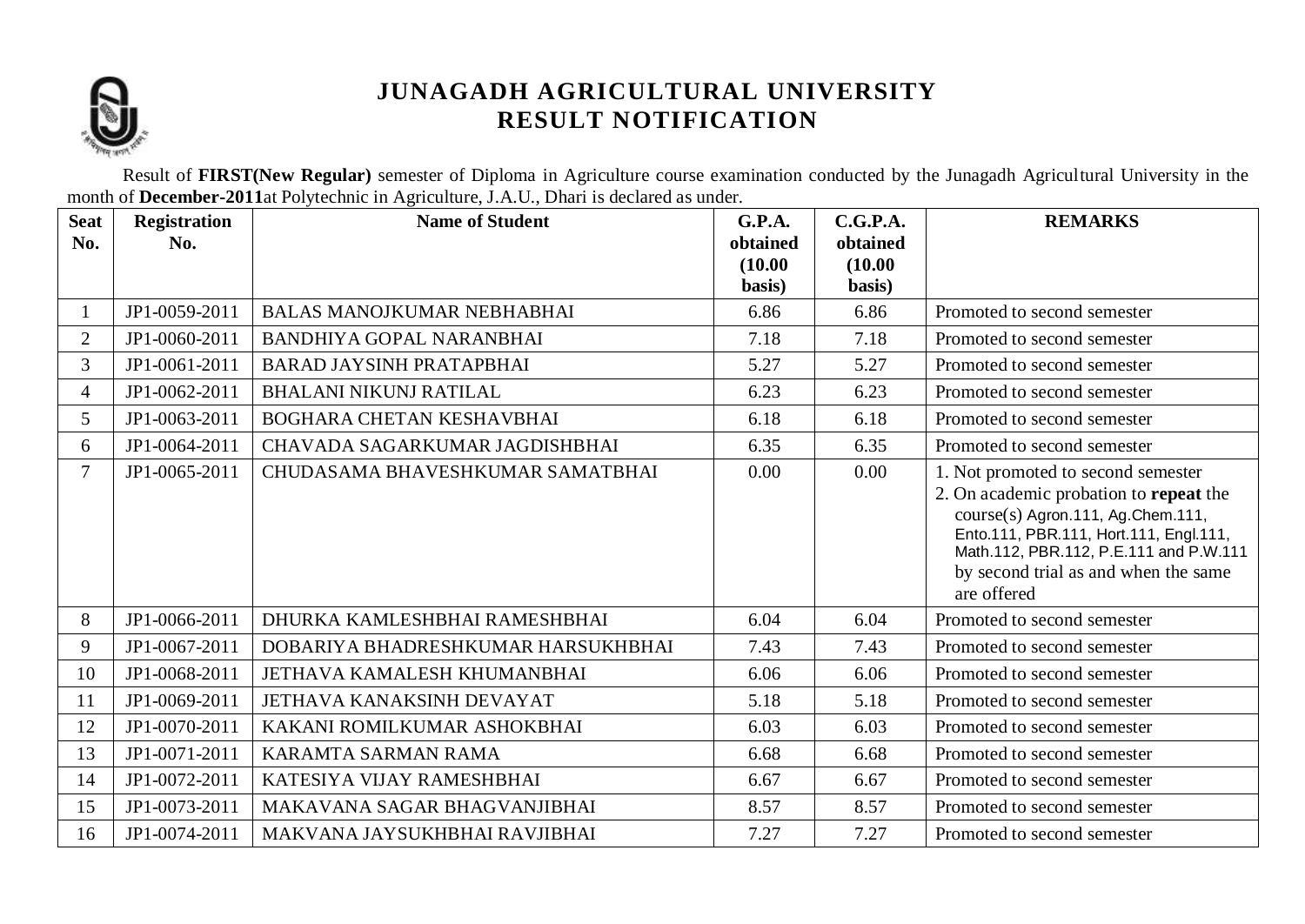| 17 | JP1-0075-2011 | MULASIYA MAUNIKKUMAR PARSOTTAMBHAI | 0.00 | 0.00 | 1. Not promoted to second semester<br>2. On academic probation to clear the<br>$course(s)$ Agron.111, Ag.Chem.111,<br>Ento.111, PBR.111, Hort.111, Engl.111,<br>Math.112 and PBR.112 by second trial |
|----|---------------|------------------------------------|------|------|------------------------------------------------------------------------------------------------------------------------------------------------------------------------------------------------------|
| 18 | JP1-0076-2011 | MUNIYA ASHOKBHAI MANASINGBHAI      | 6.18 | 6.18 | Promoted to second semester                                                                                                                                                                          |
| 19 | JP1-0077-2011 | PITHIYA MAHESHKUMAR MALDEBHAI      | 6.63 | 6.63 | Promoted to second semester                                                                                                                                                                          |
| 20 | JP1-0078-2011 | RAMU HARESHKUMAR RAMBHAI           | 5.77 | 5.77 | Promoted to second semester                                                                                                                                                                          |
| 21 | JP1-0079-2011 | SHINGAL JAYESHKUMAR KISHORBHAI     | 5.79 | 5.79 | Promoted to second semester                                                                                                                                                                          |
| 22 | JP1-0080-2011 | SUVAGIYA VISHALKUMAR VALLABHBHAI   | 6.73 | 6.73 | Promoted to second semester                                                                                                                                                                          |
| 23 | JP1-0081-2011 | TANK RAVI CHANDULAL                | 5.52 | 5.52 | Promoted to second semester                                                                                                                                                                          |
| 24 | JP1-0082-2011 | TILVA YASHKUMAR VIJAYBHAI          | 6.60 | 6.60 | Promoted to second semester                                                                                                                                                                          |
| 25 | JP1-0083-2011 | TIMBADIYA MEHULKUMAR MANSUKHBHAI   | 5.34 | 5.34 | Promoted to second semester                                                                                                                                                                          |
| 26 | JP1-0084-2011 | VADDORIYA PRAKASHBHAI GOVINDBHAI   | 5.84 | 5.84 | Promoted to second semester                                                                                                                                                                          |
| 27 | JP1-0085-2011 | VADHEL KANUBHAI AMUBHAI            | 5.63 | 5.63 | Promoted to second semester                                                                                                                                                                          |
| 28 | JP1-0086-2011 | VAGHELA SAURABH KESHAVBHAI         | 6.50 | 6.50 | Promoted to second semester                                                                                                                                                                          |
| 29 | JP1-0087-2011 | VAISHNAV GAUTAM VINODRAI           | 6.26 | 6.26 | Promoted to second semester                                                                                                                                                                          |
| 30 | JP1-0088-2011 | ZALA VISHAL MALDEBHAI              | 7.18 | 7.18 | Promoted to second semester                                                                                                                                                                          |
| 31 | JP1-0089-2011 | ZORA SURESHKUMAR KALABHAI          | 7.48 | 7.48 | Promoted to second semester                                                                                                                                                                          |
| 32 | JP1-0052-2010 | SHAMLA ANAND AMARJEE               | 5.39 | 5.39 | 1. Not Promoted to third semester<br>2. He has to clear the course(s) AENG.121<br>and Ag.Eco.121 of second semester by<br>third trial                                                                |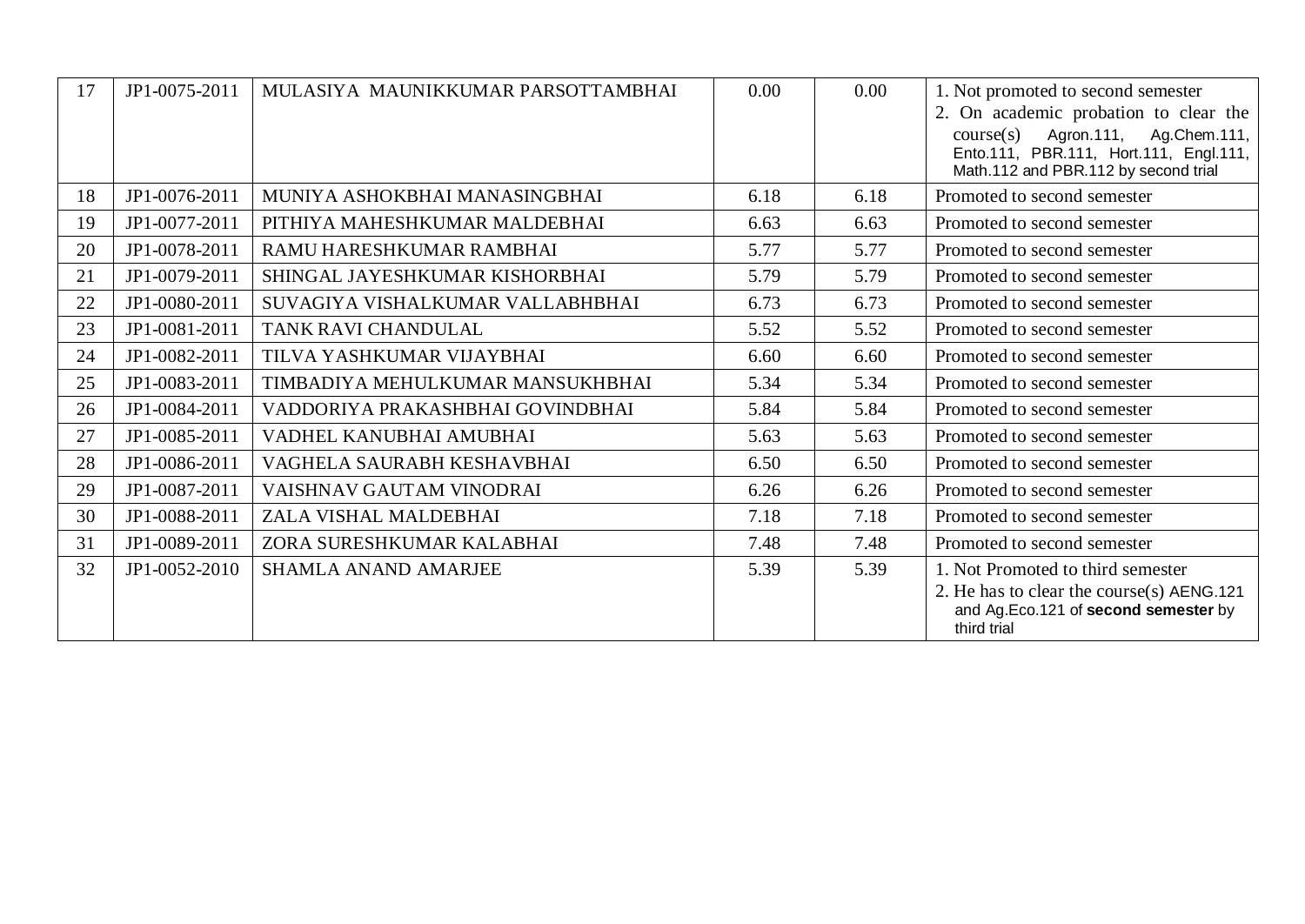

Result of **SECOND (New Supple.)** semester of Diploma in Agriculture course examination conducted by the Junagadh Agricultural University in the month of **DECEMBER-2011**at Polytechnic in Agriculture, J.A.U., Dhari is declared as under.

| <b>Seat</b><br>No. | <b>Registration</b><br>No. | <b>Name of Student</b>           | <b>G.P.A.</b><br>obtained | C.G.P.A.<br>obtained | <b>REMARKS</b>                                                                                                                                                                                                                                           |
|--------------------|----------------------------|----------------------------------|---------------------------|----------------------|----------------------------------------------------------------------------------------------------------------------------------------------------------------------------------------------------------------------------------------------------------|
|                    |                            |                                  | (10.00)<br>basis)         | (10.00)<br>basis)    |                                                                                                                                                                                                                                                          |
|                    | JP1-0028-2010              | BAMBHANIYA BALUKUMAR RAJABHAI    | 5.57                      | 5.69                 | Promoted to fourth semester                                                                                                                                                                                                                              |
| $\overline{2}$     | JP1-0034-2010              | CHHATRODIYA VISHALKUMAR RAMBHAI  | 6.04                      | 5.63                 | Promoted to fourth semester                                                                                                                                                                                                                              |
| $\overline{3}$     | JP1-0035-2010              | DANGI HASMUKHBHAI SENABHAI       | 5.49                      | 5.42                 | Promoted to fourth semester                                                                                                                                                                                                                              |
| 4                  | JP1-0042-2010              | <b>JORA SANDIP BHANABHAI</b>     | 6.25                      | 6.08                 | Promoted to fourth semester                                                                                                                                                                                                                              |
| 5                  | JP1-0046-2010              | KHER ASHWINKUMAR UKABHAI         | 6.01                      | 6.24                 | Promoted to fourth semester                                                                                                                                                                                                                              |
| 6                  | JP1-0049-2010              | MAHETA DARSHIL KIRITBHAI         | 4.92                      | 5.58                 | 1. Not promoted to fourth semester<br>2. He has to <b>repeat</b> the course(s) Agron.214,<br>Agron.215, Agron.216, Hort.212, Ento.214,<br>Pl.Path.212, AH.212, Stat.211 and P.W.213 of<br>third semester by second trial as and when<br>same are offered |
| 7                  | JP1-0052-2010              | <b>SHAMLA ANAND AMARJEE</b>      | 4.72                      | 5.05                 | 1. Not promoted to third semester<br>2. On academic probation to clear the course(s)<br>AENG.121 and Ag.Eco.121 by third trial                                                                                                                           |
| 8                  | JP1-0057-2010              | ZALA DIPAKKUMAR MERAMAN          | 5.50                      | 5.54                 | Promoted to fourth semester                                                                                                                                                                                                                              |
| 9                  | JP1-0058-2010              | ZANKAT BHAGIRATHSINH SUBHASHBHAI | 6.02                      | 6.08                 | Promoted to fourth semester                                                                                                                                                                                                                              |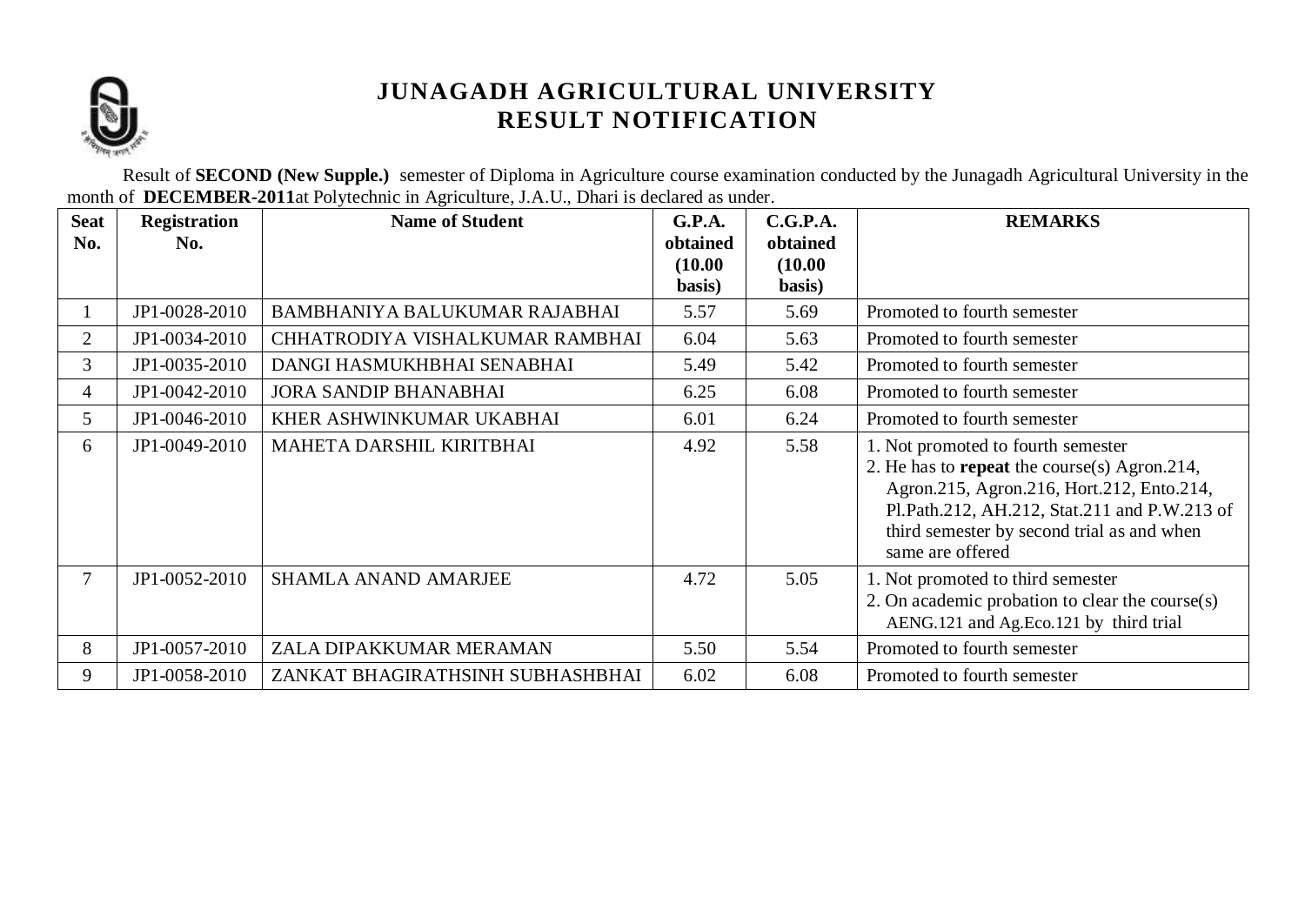Result of **THIRD(New Regular)** semester of Diploma in Agriculture course examination conducted by the Junagadh Agricultural University in the month of **DECEMBER-2011**at Polytechnic in Agriculture, J.A.U., Dhari is declared as under.

| <b>Seat</b><br>No. | <b>Registration No.</b> | <b>Name of Student</b>            | G.P.A.<br>obtained | C.G.P.A.<br>obtained | <b>REMARKS</b>              |
|--------------------|-------------------------|-----------------------------------|--------------------|----------------------|-----------------------------|
|                    |                         |                                   | (10.00)            | (10.00)              |                             |
|                    |                         |                                   | basis)             | basis)               |                             |
| 1                  | JP1-0026-2010           | ADROJA VIMAL NARANBHAI            | 6.79               | 6.52                 | Promoted to fourth semester |
| $\overline{2}$     | JP1-0028-2010           | BAMBHANIYA BALUKUMAR RAJABHAI     | 6.39               | 5.91                 | Promoted to fourth semester |
| 3                  | JP1-0029-2010           | BAMBHANIYA BHAVESHKUMAR PITHABHAI | 6.19               | 5.92                 | Promoted to fourth semester |
| $\overline{4}$     | JP1-0031-2010           | <b>BHUTIYA DINESH JIVA</b>        | 7.17               | 6.56                 | Promoted to fourth semester |
| 5                  | JP1-0032-2010           | BORAD MAYUR GORADHANBHAI          | 7.41               | 7.32                 | Promoted to fourth semester |
| 6                  | JP1-0033-2010           | CHANDPA BHARATKUMAR BACHUBHAI     | 6.52               | 6.44                 | Promoted to fourth semester |
| $\overline{7}$     | JP1-0034-2010           | CHHATRODIYA VISHALKUMAR RAMBHAI   | 6.24               | 5.82                 | Promoted to fourth semester |
| 8                  | JP1-0035-2010           | DANGI HASMUKHBHAI SENABHAI        | 5.88               | 5.57                 | Promoted to fourth semester |
| 9                  | JP1-0036-2010           | DODIYA DIGVIJAYSINH ASHOKBHAI     | 7.70               | 7.73                 | Promoted to fourth semester |
| 10                 | JP1-0037-2010           | GHODASARA PARIMALBHAI MANSUKHBHAI | 7.39               | 7.45                 | Promoted to fourth semester |
| 11                 | JP1-0038-2010           | <b>GUJJAR PRAVIN NAGJIBHAI</b>    | 6.62               | 6.53                 | Promoted to fourth semester |
| 12                 | JP1-0040-2010           | HIRAPARA AJAY NANUBHAI            | 7.96               | 8.23                 | Promoted to fourth semester |
| 13                 | JP1-0041-2010           | JETHAVA LAKHUBHAI MALABHAI        | 6.28               | 5.89                 | Promoted to fourth semester |
| 14                 | JP1-0042-2010           | <b>JORA SANDIP BHANABHAI</b>      | 6.79               | 6.31                 | Promoted to fourth semester |
| 15                 | JP1-0043-2010           | JOTANGIYA KARTIKKUMAR SHAMBHUBHAI | 7.55               | 7.23                 | Promoted to fourth semester |
| 16                 | JP1-0044-2010           | KACHHOT LAXMAN MIYATBHAI          | 7.12               | 7.15                 | Promoted to fourth semester |
| 17                 | JP1-0045-2010           | KATHROTIYA SANJAYKUMAR BALUBHAI   | 6.63               | 6.64                 | Promoted to fourth semester |
| 18                 | JP1-0046-2010           | KHER ASHWINKUMAR UKABHAI          | 6.51               | 6.32                 | Promoted to fourth semester |
| 19                 | JP1-0047-2010           | KHER BHARAT RASHINGBHAI           | 7.22               | 6.68                 | Promoted to fourth semester |
| 20                 | JP1-0048-2010           | LIMBASIYA CHIRAGKUMAR ARVINDBHAI  | 7.34               | 7.44                 | Promoted to fourth semester |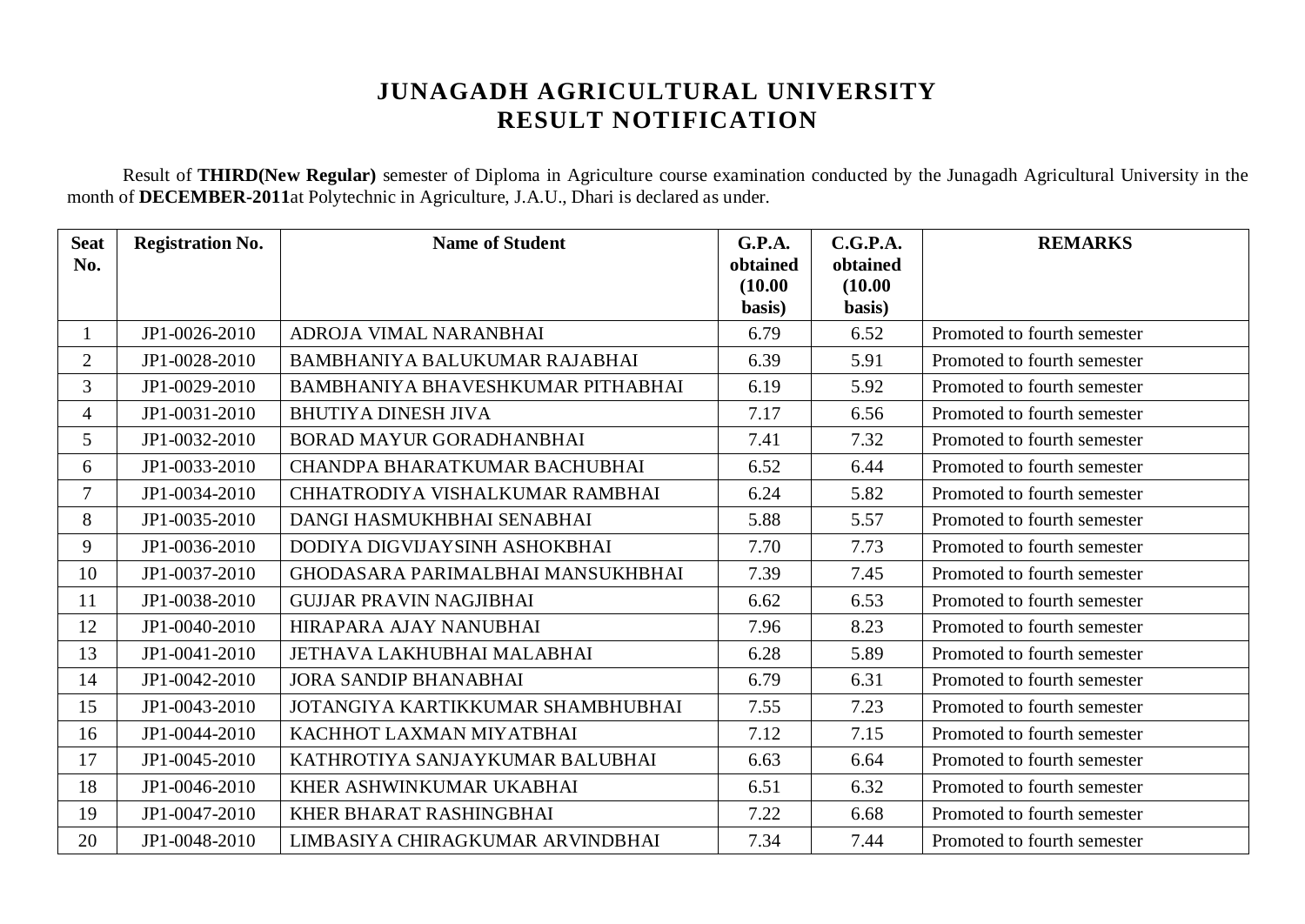| 21 | JP1-0049-2010  | MAHETA DARSHIL KIRITBHAI          | 0.00 | 3.82 | 1. Not promoted to fourth semester<br>2. On academic probation to repeat the<br>course(s) Agron.214, Agron.215,<br>Agron.216, Hort.212, Ento.214,<br>Pl.Path.212, AH.212, Stat.211 and<br>P.W.213 by second trial as and when<br>the same are offered |
|----|----------------|-----------------------------------|------|------|-------------------------------------------------------------------------------------------------------------------------------------------------------------------------------------------------------------------------------------------------------|
| 22 | JP1-0050-2010  | MAKWANA KALPESHKUMAR LAKHAMANBHAI | 7.34 | 6.87 | Promoted to fourth semester                                                                                                                                                                                                                           |
| 23 | JP1-0051-2010  | MEGHANATHI DIVYESHGIRI GULABGIRI  | 7.16 | 6.62 | Promoted to fourth semester                                                                                                                                                                                                                           |
| 24 | JP1-0053-2010  | THUMMAR MITESHKUMAR RAVJIBHAI     | 7.39 | 7.46 | Promoted to fourth semester                                                                                                                                                                                                                           |
| 25 | JP1-0054-2010  | VAGHASIYA MILANBHAI ARVINDBHAI    | 6.27 | 6.38 | Promoted to fourth semester                                                                                                                                                                                                                           |
| 26 | JP1-0055-2010  | VAJA ASHVINKUMAR ARASHIBHAI       | 7.81 | 7.30 | Promoted to fourth semester                                                                                                                                                                                                                           |
| 27 | JP1-0056-2010  | VAJA KALABHAI NARANBHAI           | 7.11 | 6.67 | Promoted to fourth semester                                                                                                                                                                                                                           |
| 28 | JP1-0057-2010  | ZALA DIPAKKUMAR MERAMAN           | 6.41 | 5.81 | Promoted to fourth semester                                                                                                                                                                                                                           |
| 29 | JP1-0058-2010  | ZANKAT BHAGIRATHSINH SUBHASHBHAI  | 6.92 | 6.34 | Promoted to fourth semester                                                                                                                                                                                                                           |
| 30 | PAA01-079-2010 | DAVARA UTTAMKUMAR SHIVALAL        | 6.24 | 6.72 | Promoted to fourth semester                                                                                                                                                                                                                           |
| 31 | PAD01-135-2010 | SHERATHIYA PALAKKUMAR RASIKBHAI   | 5.99 | 6.51 | Promoted to fourth semester                                                                                                                                                                                                                           |